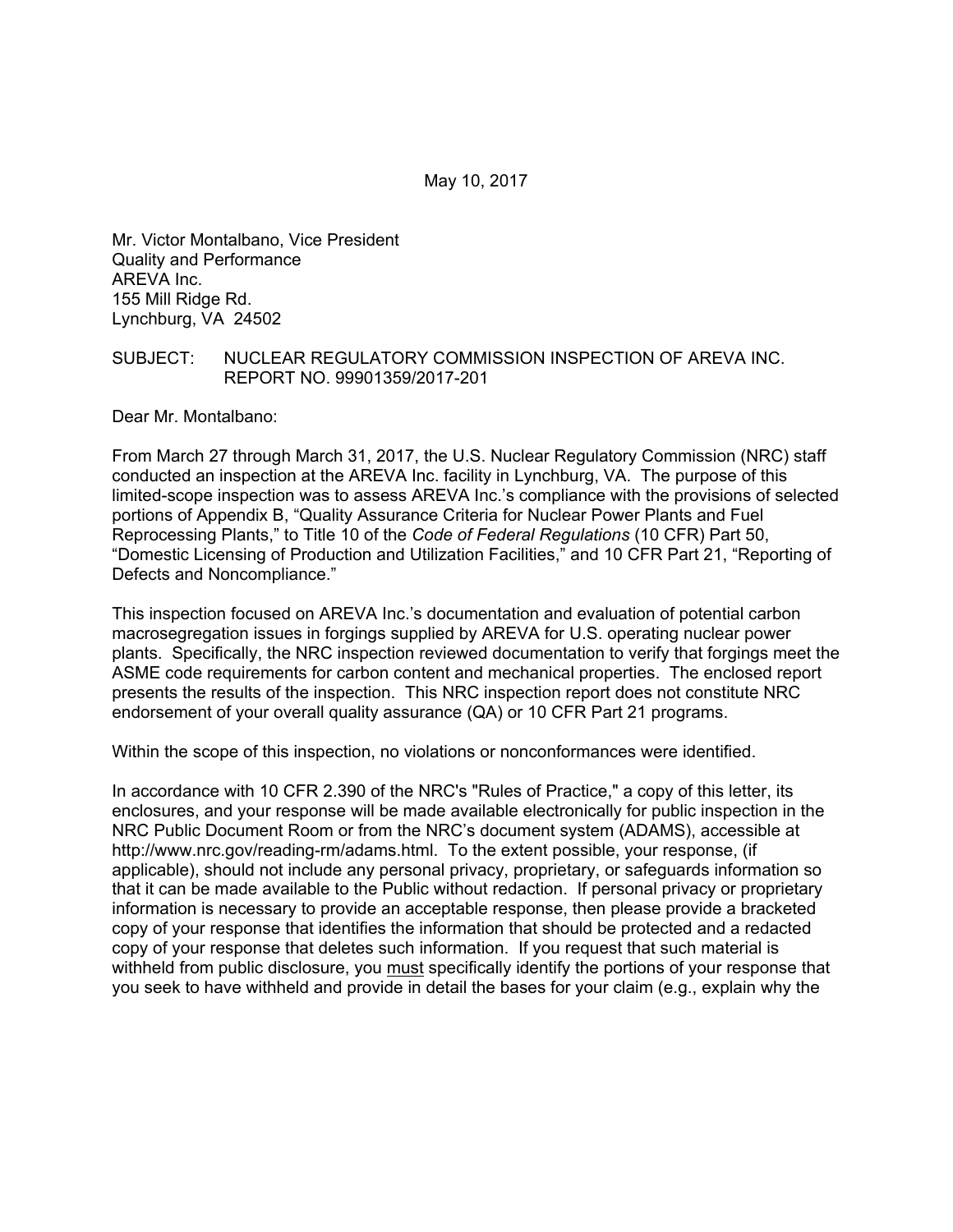disclosure of information will create an unwarranted invasion of personal privacy or provide the information required by 10 CFR 2.390(b) to support a request for withholding confidential commercial or financial information). If Safeguards Information is necessary to provide an acceptable response, please provide the level of protection described in 10 CFR 73.21.

Sincerely,

# */RA Paul Prescott Acting for/*

Kerri A. Kavanagh, Chief Quality Assurance Vendor Inspection Branch-3 Division of Construction Inspection and Operational Programs Office of New Reactors

Docket No.: 99901359

Enclosure: Inspection Report 99901359/2017-201 and Attachment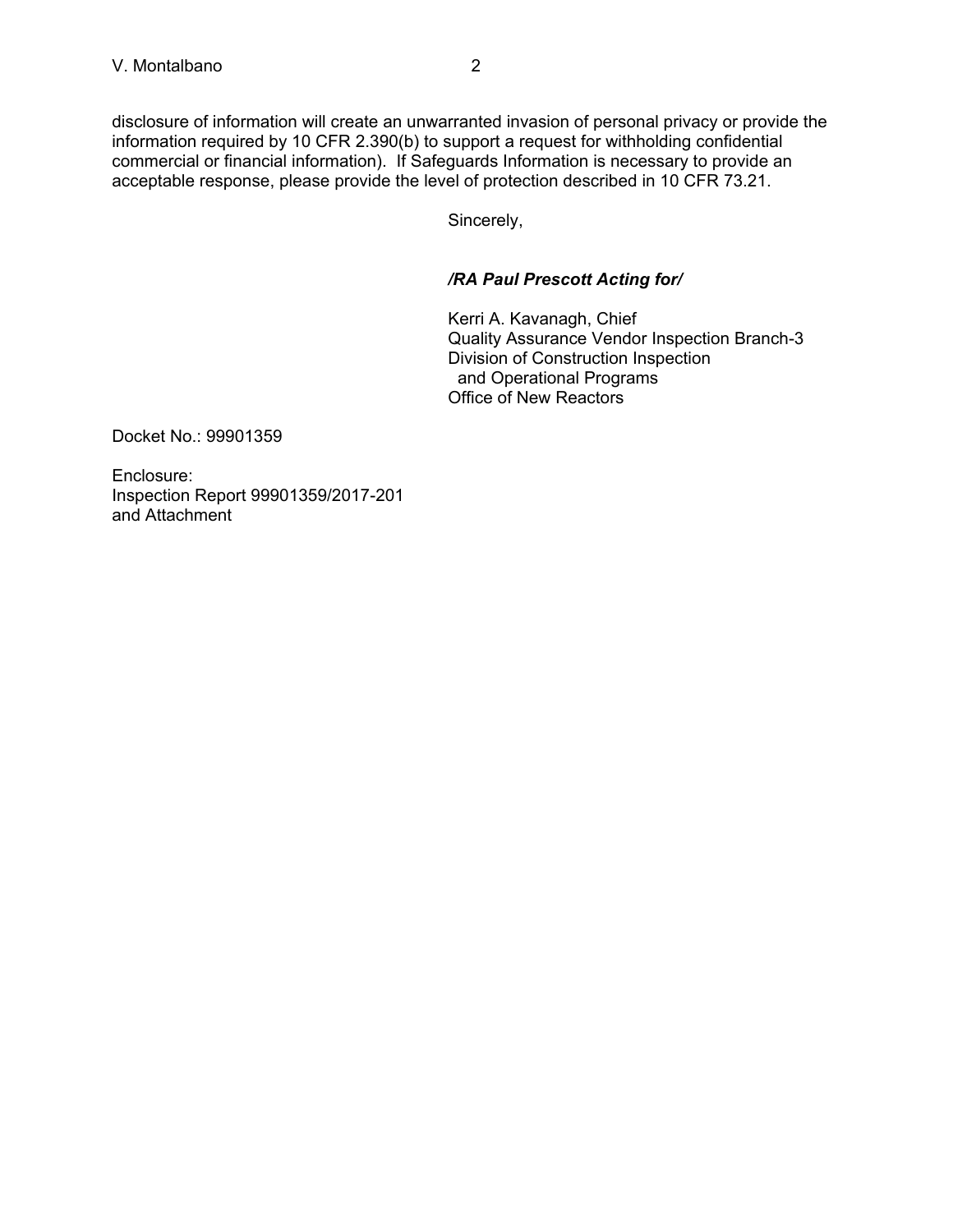# SUBJECT: NUCLEAR REGULATORY COMMISSION INSPECTION OF AREVA INC. REPORT NO. 99901359/2017-201

Dated: May 10, 2017

DISTRIBUTION: ASakadales NRO\_DCIP\_Distribution ConE\_Resource Gary.Peters@areva.com

|                      | <b>ADAMS Accession No.: ML17124A575</b> | *via e-mail               | <b>NRO-002</b> |  |  |
|----------------------|-----------------------------------------|---------------------------|----------------|--|--|
| <b>OFFICE</b>        | NRO/DCIP                                | NRR/DE                    | NRR/DE         |  |  |
| <b>NAME</b>          | MHayes*                                 | CHovanec*                 | DRudland*      |  |  |
| <b>DATE</b>          | 05/05/17                                | 05/05/17                  | 05/08/17       |  |  |
| <b>OFFICE</b>        | NRO/DCIP                                | NRO/DCIP                  |                |  |  |
| <b>NAME</b>          | <b>TKendzia</b>                         | KKavanagh (PPrescott for) |                |  |  |
| <b>DATE</b>          | 05/08/17                                | 05/09/17                  |                |  |  |
| OCCIOIAL DECODD CODV |                                         |                           |                |  |  |

**OFFICIAL RECORD COPY**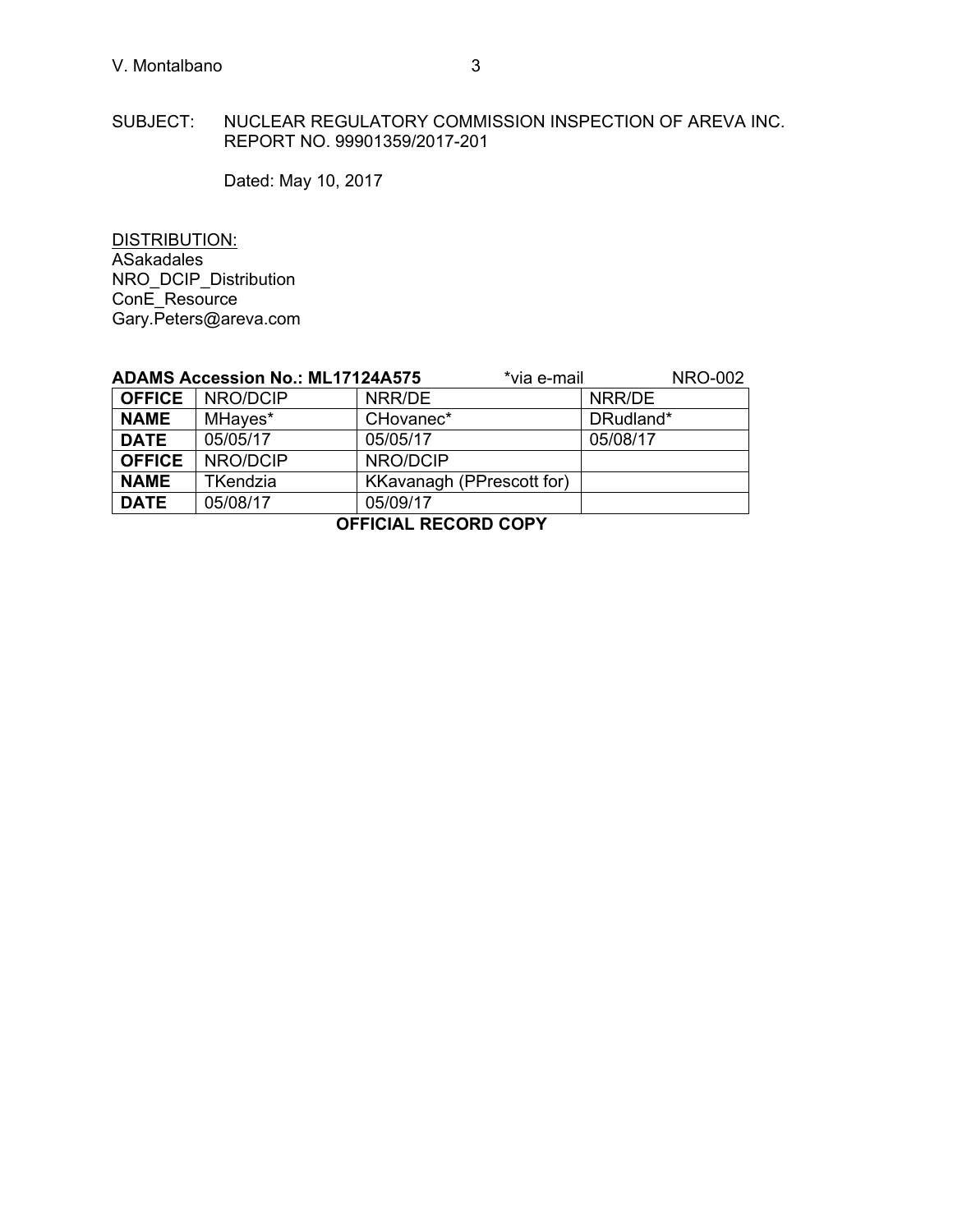# **U.S. NUCLEAR REGULATORY COMMISSION OFFICE OF NEW REACTORS DIVISION OF CONSTRUCTION INSPECTION AND OPERATIONAL PROGRAMS VENDOR INSPECTION REPORT**

| Docket No.:              | 99901359                                                                                                                                                                                                                                                                                                                                                                                                                                                                                                                                                                                                                                                                                                                                                      |
|--------------------------|---------------------------------------------------------------------------------------------------------------------------------------------------------------------------------------------------------------------------------------------------------------------------------------------------------------------------------------------------------------------------------------------------------------------------------------------------------------------------------------------------------------------------------------------------------------------------------------------------------------------------------------------------------------------------------------------------------------------------------------------------------------|
| Report No.:              | 99901359/2017-201                                                                                                                                                                                                                                                                                                                                                                                                                                                                                                                                                                                                                                                                                                                                             |
| Vendor:                  | AREVA Inc.<br>155 Mill Ridge Rd.<br>Lynchburg, VA 24502                                                                                                                                                                                                                                                                                                                                                                                                                                                                                                                                                                                                                                                                                                       |
| Vendor Contact:          | Mr. Gary Peters<br>Director Licensing and Regulatory Affairs<br>Telephone: 434-832-3945<br>E-mail: Gary.Peters@areva.com                                                                                                                                                                                                                                                                                                                                                                                                                                                                                                                                                                                                                                      |
| Background:              | AREVA Inc. is functionally a separate company of AREVA serving<br>North America. AREVA Inc. provides safety related products and<br>services for the U.S. operating nuclear power plants, including<br>replacements for reactor coolant pressure boundary components.<br>AREVA NP provides safety related products and services for the<br>operating nuclear power plants in France and internationally.<br>AREVA NP provides reactor coolant pressure boundary<br>components it assembles from forgings to ARVEA Inc. and other<br>vendors, and it provides forgings to other vendors who assembly<br>them and supply them to U.S. operating nuclear power plants.<br>AREVA Creusot Forge is a subsidiary of AREVA NP that provides<br>forgings to AREVA NP. |
| <b>Inspection Dates:</b> | March 27-31, 2017                                                                                                                                                                                                                                                                                                                                                                                                                                                                                                                                                                                                                                                                                                                                             |
| Inspection Team Leader:  | Thomas Kendzia, NRO/DCIP/QVIB-3                                                                                                                                                                                                                                                                                                                                                                                                                                                                                                                                                                                                                                                                                                                               |
| Inspectors:              | Michelle Hayes, NRO/DCIP/QVIB-3<br>Christopher Hovanec, NRR/DE/EVIB                                                                                                                                                                                                                                                                                                                                                                                                                                                                                                                                                                                                                                                                                           |
| Approved by:             | Kerri A. Kavanagh, Chief<br>Quality Assurance Vendor Inspection Branch-3<br>Division of Construction Inspection<br>and Operational Programs<br>Office of New Reactors                                                                                                                                                                                                                                                                                                                                                                                                                                                                                                                                                                                         |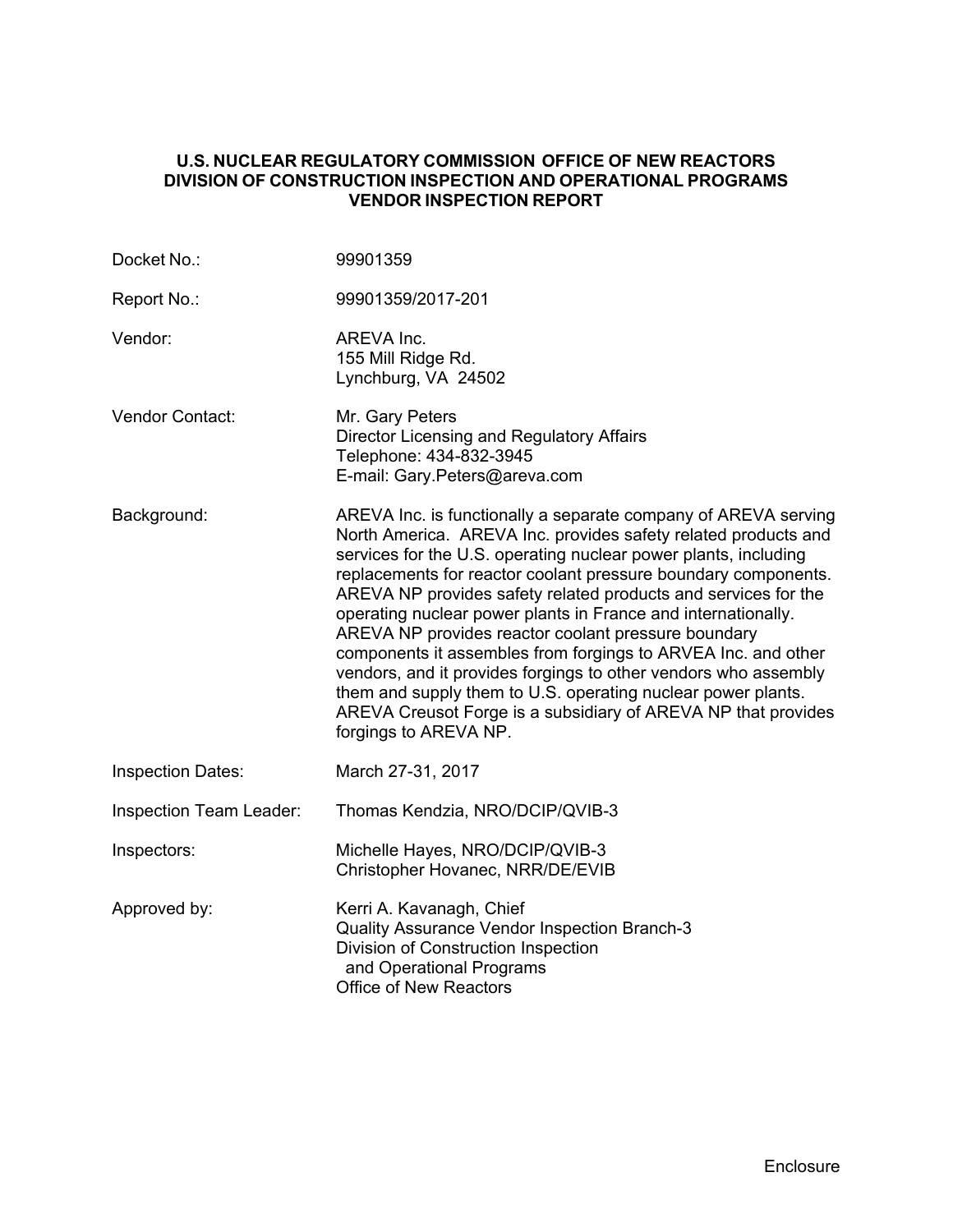# **EXECUTIVE SUMMARY**

## AREVA Inc. 99901359/2017-201

The U.S. Nuclear Regulatory Commission (NRC) conducted this vendor inspection to verify that AREVA Inc. has implemented an adequate quality assurance (QA) program that complies with the requirements of Appendix B, "Quality Assurance Criteria for Nuclear Power Plants and Fuel Reprocessing Plants," to Title 10 of the *Code of Federal Regulations* (10 CFR) Part 50, "Domestic Licensing of Production and Utilization Facilities," and 10 CFR Part 21, "Reporting of Defects and Noncompliance." This was the first NRC vendor inspection of AREVA Inc., AREVA Inc.'s predecessor AREVA NP Inc. was last inspected in 2011.

This inspection specifically evaluated AREVA Inc.'s implementation of QA activities related to the manufacturing processes used by AREVA Creusot Forge (ACF) to fabricate in-service U.S. components and the resulting mechanical properties, the supporting documentation for the actual forgings used for U.S. operating nuclear power plants, the timeliness and effectiveness of corrective actions, and implementation 10 CFR Part 21.

The NRC inspection team also performed a facility walk down to verify, in part, that:

• Part 21 postings were in place

The following regulations served as the bases for this NRC inspection:

- Appendix B to 10 CFR Part 50
- 10 CFR Part 21

The NRC inspection team used Inspection Procedure (IP) 43002, "Routine Inspections of Nuclear Vendors," and IP 36100, "Inspection of 10 CFR Part 21 and Programs for Reporting Defects and Noncompliance."

The information below summarizes the results of this inspection.

## Part 21

The NRC inspection team determined that AREVA Inc.'s 10 CFR Part 21 program meets the regulatory requirements of 10 CFR Part 21. Based on the limited sample of documents reviewed, the NRC inspection team also determined that AREVA Inc. is implementing its policies and procedures associated with the 10 CFR Part 21 program. No findings of significance were identified.

## Nonconformances and Corrective Actions

The NRC inspection team determined that AREVA Inc.'s Nonconformance and Corrective Action programs meet the regulatory requirements of Criterion XV, Nonconforming Materials, Parts, or Components, and Criterion XVI, Corrective Action, to Appendix B of 10 CFR Part 50. Based on the limited sample of documents reviewed, the NRC inspection team also determined that AREVA Inc. is implementing its policies and procedures associated with the Nonconformance and Corrective Action programs. No findings of significance were identified.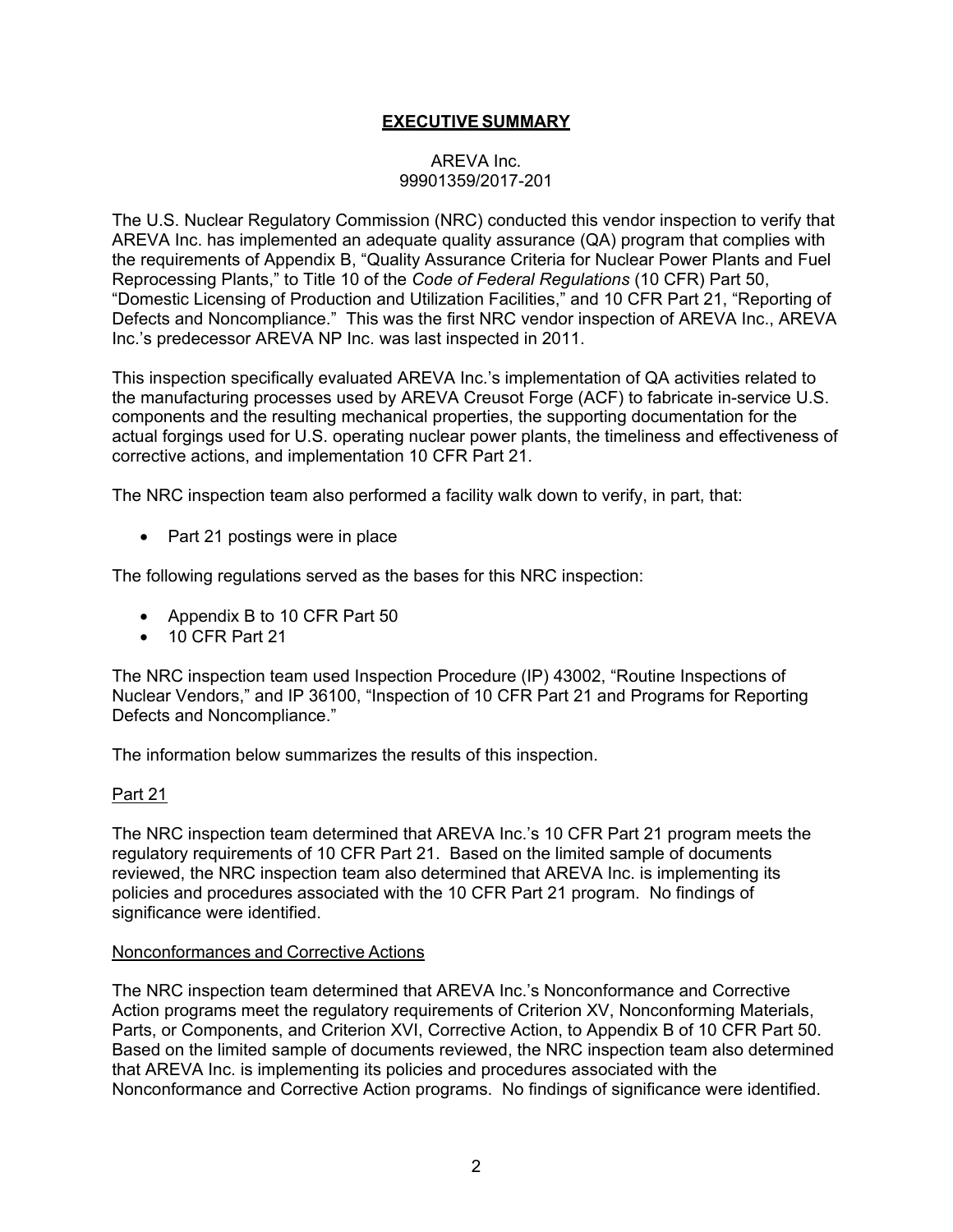## Material Processing and Properties

The NRC inspection team determined that the likelihood of the pressurizer shells or heads containing regions of carbon macrosegregation is low based on a combination of the: location of the components in the ingot; location of test specimen(s) taken from the forging; carbon composition profile of the hollow ingot; and combination of material removed from the top regions of the conventional ingot during the discard and machining processes.

The NRC inspection team determined that the likelihood of the reactor pressure vessel (RPV) components containing regions of carbon macrosegregation is low based on a combination of the: ingots being trepanned; location of test specimen(s) taken from the forging; and supplemental test results.

The NRC inspection team determined that the likelihood of the steam generator (SG) primary heads produced from Lingot à Solidification Dirigée (LSD) ingots and SG shells containing regions of carbon macrosegregation is low based on a combination of the: LSD mold design; chemistry results from representative material; location of test specimen(s) taken from the forging; and ingots being trepanned.

The information reviewed did not challenge the NRC's preliminary determination on the topic of carbon macrosegregation: that the safety significance to the U.S. fleet appears to be negligible. Based on the limited sample of documents reviewed, the NRC inspection team determined that AREVA Inc. is also effectively implementing its policies and procedures governing design control in regards to potential carbon macrosegregation issues. No findings of significance were identified.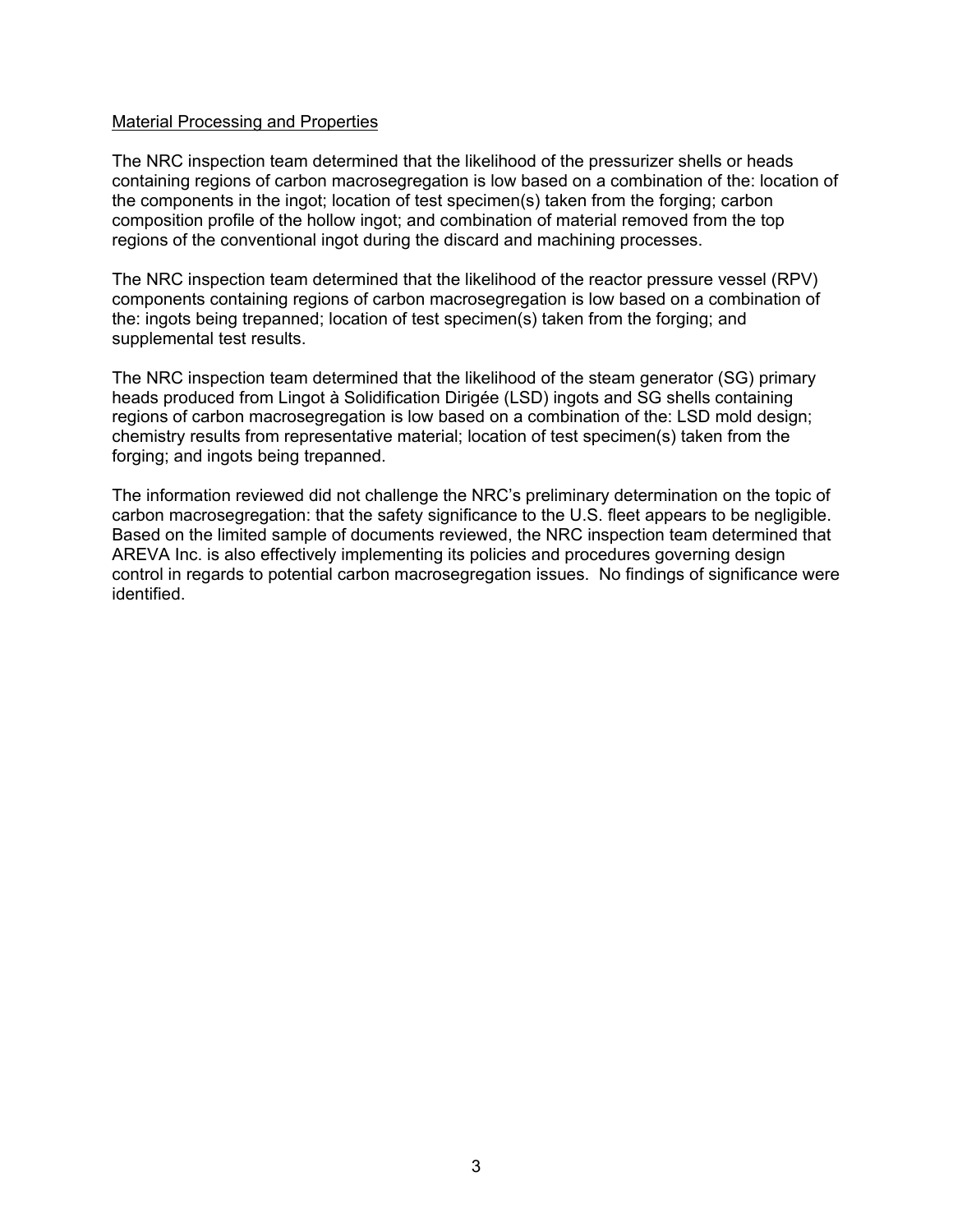# **REPORT DETAILS**

# 1. Part 21

## a. Inspection Scope

The NRC inspection team reviewed the policies and implementing procedures of AREVA Inc. that govern the facility's compliance with the requirements of 10 CFR Part 21, "Reporting of Defects and Noncompliance." The NRC inspection team also verified that AREVA Inc.'s nonconformance and corrective action procedures provide a link to the 10 CFR Part 21 program. In addition, the NRC inspection team evaluated AREVA Inc.'s implementation of the 10 CFR Part 21 screening and reporting process, including the technical basis for reporting or not reporting and meeting the regulatory time requirements for implementing the process. Specifically, the NRC inspection team reviewed twelve condition reports that were screened as not requiring reporting, and one condition report that required notification to the purchaser of a deviation that required the purchaser to determine if the deviation could cause a substantial safety hazard in accordance with 10 CFR 21.21(b). The NRC inspection team also reviewed the documentation associated with AREVA Inc.'s Interim Report to the NRC of an evaluation of a deviation in accordance with 10 CFR 21.21(a)(2), that AREVA Inc. made for AREVA NP on December 7, 2016. The NRC inspection team also verified two 10 CFR Part 21 postings for compliance with the requirements of 10 CFR 21.6. Furthermore, the NRC inspection team discussed the 10 CFR Part 21 program with AREVA Inc.'s management and technical staff to ensure their understanding of the 10 CFR Part 21 requirements.

The attachment to this inspection report lists the individuals interviewed and documents reviewed by the NRC inspection team.

## b. Observations and Findings

No findings of significance were identified.

## c. Conclusion

The NRC inspection team determined that AREVA Inc.'s 10 CFR Part 21 program meets the regulatory requirements of 10 CFR Part 21. Based on the limited sample of documents reviewed, the NRC inspection team also determined that AREVA Inc. is implementing its policies and procedures associated with the 10 CFR Part 21 program. No findings of significance were identified.

## 2. Nonconformances and Corrective Action

## a. Inspection Scope

The NRC inspection team reviewed AREVA Inc.'s nonconformance and corrective actions policies and procedures to verify compliance with Criterion XV, "Nonconforming Materials, Parts, or Components," and Criterion XVI, "Corrective Action," of Appendix B to 10 CFR Part 50. The NRC inspection team verified that AREVA Inc. had established and implemented procedures for correcting conditions adverse to quality and that nonconformances were promptly identified and corrected. With regard to significant conditions adverse to quality (SCAQ), the NRC inspection team confirmed that AREVA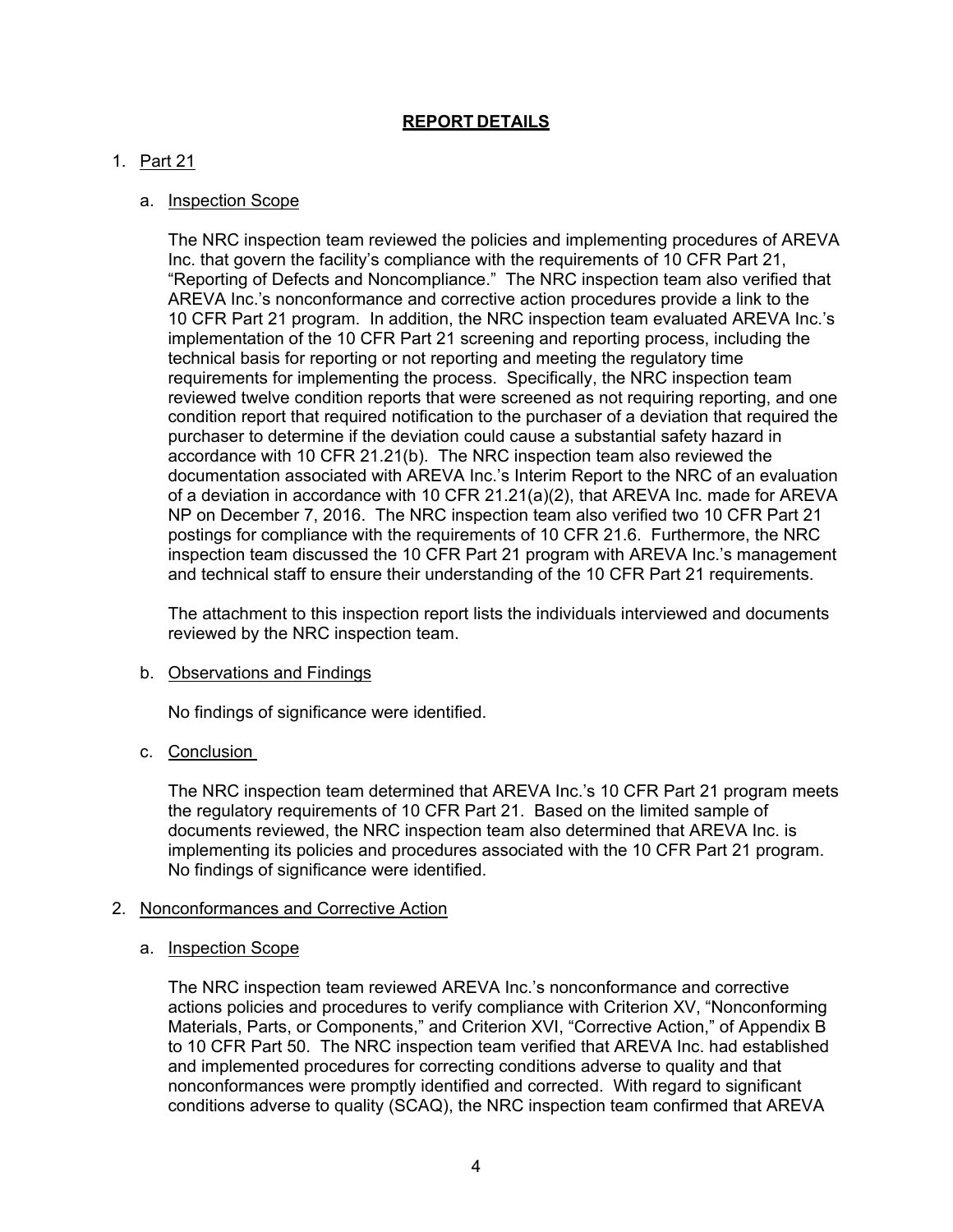Inc. had established and implemented procedures to ensure (1) proper identification of the causes, (2) documentation of the corrective actions to prevent recurrence, and (3) reporting of the SCAQs and actions taken to the appropriate levels of management. In addition, the NRC inspection team confirmed that the corrective action program (CAP) provides a connection to evaluate for 10 CFR Part 21 requirements.

The NRC inspection team reviewed 12 condition reports (CRs) related to potential carbon macrosegregation for forgings manufactured by AREVA Creusot Forge (ACF). This detailed review focused on the adequacy of CR screening, cause identification, corrective action, extent of condition, and completion of corrective action, in accordance with AREVA Inc. procedures and regulatory requirements. The NRC inspection team verified the CRs were promptly initiated, the dispositions were technically based, the dispositions had reasonable conclusions, and that the CRs were processed and completed within the required time frames. The NRC inspection team interviewed various personnel on their knowledge of the CR process, and their ability to use the process.

The attachment to this inspection report lists the individuals interviewed and documents reviewed by the NRC inspection team.

## b. Observations and Findings

No findings of significance were identified.

c. Conclusion

The NRC inspection team determined that AREVA Inc.'s Nonconformance and Corrective Action programs meet the regulatory requirements of Criterion XV, "Nonconforming Materials, Parts, or Components," and Criterion XVI, "Corrective Action," to Appendix B of 10 CFR Part 50. Based on the limited sample of documents reviewed, the NRC inspection team also determined that AREVA Inc. is implementing its policies and procedures associated with the Nonconformance and Corrective Action programs. No findings of significance were identified.

# 3. Material Processing and Properties

## a. Inspection Scope

The NRC inspection team reviewed the manufacturing processes used by ACF to fabricate in-service U.S. components and the resulting mechanical properties. The U.S. components produced by ACF are provided in Attachment A of letter dated February 3, 2017 (Agencywide Documents Management System (ADAMS) Accession No. ML17040A100). The NRC inspection team activities primarily focused on the:

- 1) thermomechanical processing of the forged components to identify processing attributes capable of impacting carbon macrosegregation;
- 2) component-specific chemistry and mechanical property data to assess the level of conservatism in evaluating the impact of postulated carbon macrosegregation on U.S. in-service components; and
- 3) preliminary results generated from international test programs characterizing mechanical properties as a function of carbon content for similar alloys.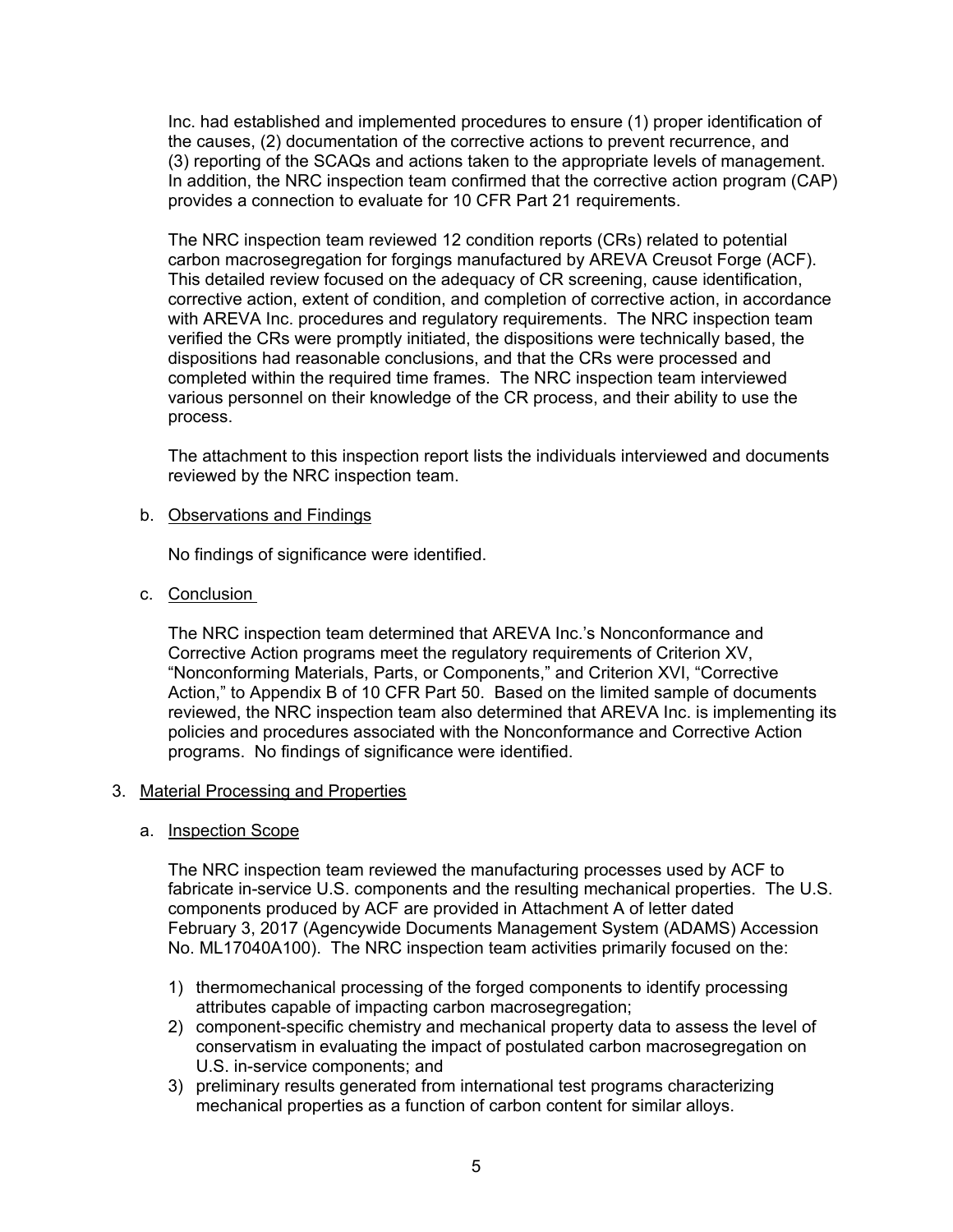For its review, the NRC inspection team selected representative samples for each component type and processing route used by ACF. The reviews were conducted at the generic processing level and component-specific level. The NRC inspection team reviewed documentation associated with the focus areas outlined above, including the evaluation of: quality assurance data packages; manufacturing plans; internal travelers and manufacturing sheets, and certified material test reports (CMTRs). The NRC inspection team also interviewed experts from ACF and was provided with technical presentations. The presentations included an overview of the typical manufacturing processes used at ACF, a generic risk assessment for the likelihood of carbon macrosegregation, and a summary of the preliminary results from ongoing international test programs.

The NRC inspection team reviewed an engineering evaluation resulting from the ACF records review, to verify that it was consistent with the requirements of Criteria III, "Design Control," to Appendix B of 10 CFR Part 50. All documents the NRC inspection team reviewed were verified that they appeared to be retrievable, appropriately stamped, and contained no obvious erasures or unapproved corrections.

## b. Observations and Finding

The NRC inspection team reviewed the results of the generic risk assessment performed by ACF to rank components based on their likelihood of containing regions of carbon macrosegregation. The generic risk assessment performed by ACF considered information including: component configuration, ingot type, ingot weight, ingot discard ratio, manufacturing sequence, and results obtained during the qualification of similar components (not limited to U.S. components). The ACF generic risk assessment results proposed that the reactor pressure vessel (RPV) components, pressurizer components, steam generator (SG) shells, SG secondary heads, and SG primary heads produced from Lingot à Solidification Dirigée (LSD) type ingots be ranked as nil, very low, or low likelihood of containing regions of carbon macrosegregation. The ACF generic risk assessment did not consider any component-specific information, such as measured chemistries or test specimen locations, which provides a level of conservatism in the ACF proposed ranking for U.S. components.

The NRC inspection team did review component-specific information for U.S. components and found it appropriate to rank the likelihood of these components containing regions of carbon macrosegregation as low. Components types that have been identified as being impacted by carbon macrosegregation in foreign plants were ranked "high" in the ACF generic risk assessment. The NRC inspection team did not discover any new processing or testing information pertinent to the likelihood of these component types in the U.S. containing regions of carbon macrosegregation. The generic ranking only provides information on the likelihood of a component type being impacted by carbon macrosegregation. The generic ranking does not consider component-specific information nor does it guarantee that a component has a region of carbon macrosegregation or imply any safety issue with the component. The information reviewed did not challenge the NRC's preliminary determination on the topic of carbon macrosegregation: that the safety significance to the U.S. fleet appears to be negligible.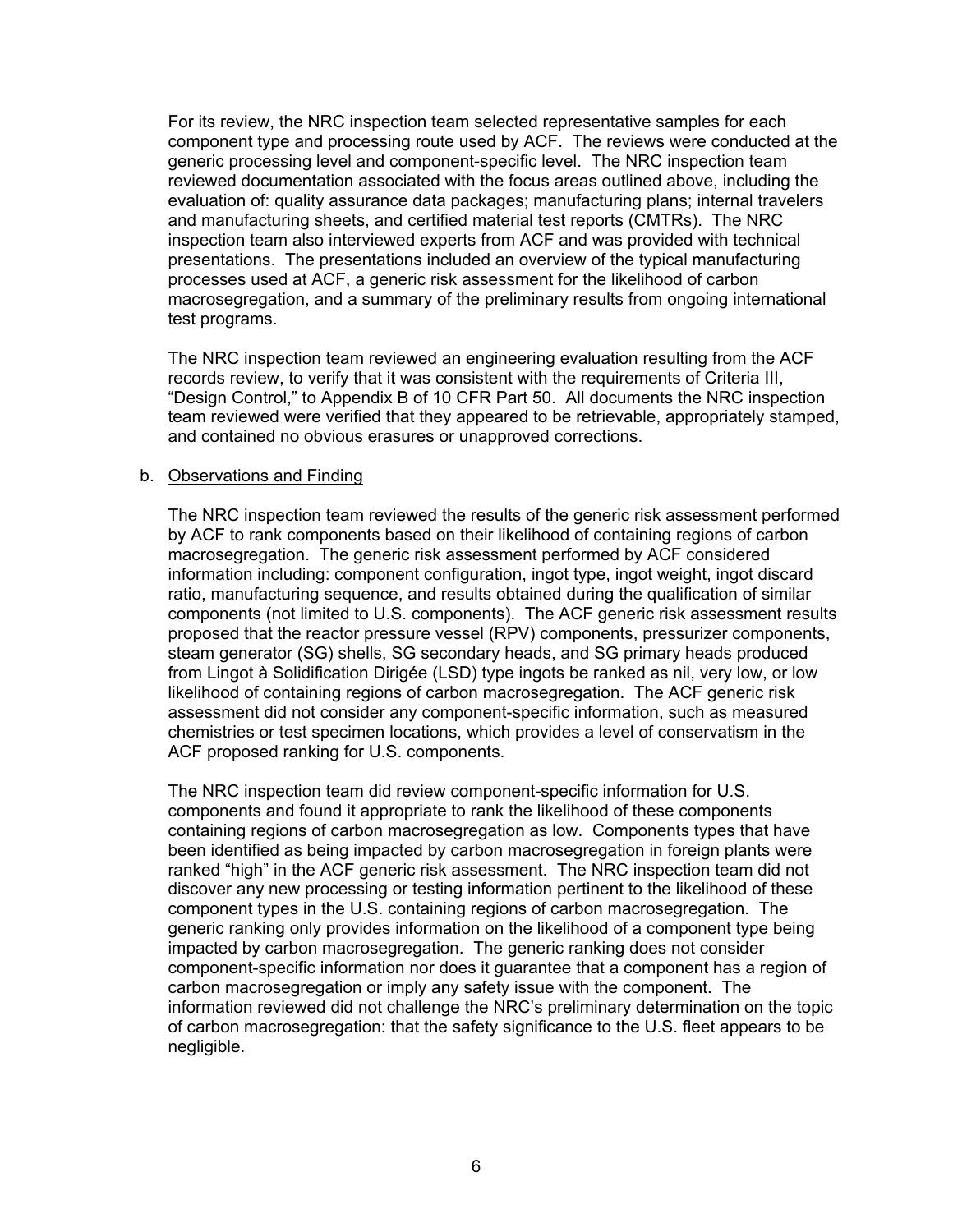The U.S. components produced by ACF are used in assembling RPVs, SGs, and pressurizers. The NRC inspection team reviewed the generic processing routes for each component type. The component types and processing routes reviewed are shown in Table 1. The locations of specimen(s) extracted from the forgings were also reviewed to determine if the test results provide information relevant to the likelihood of the component containing regions of carbon macrosegregation. All of the components reviewed were produced to the requirements of American Society of Mechanical Engineers (ASME) Code material specifications SA-508, "Specification for Quenched and Tempered Vacuum-Treated Carbon and Alloy Steel Forgings for Pressure Vessels," Grade 3 Class 1 or Grade 3 Class 2.

|                          | Component Type                             | Ingot Type   |                  |        |            | Ingot Weight <sup>2</sup> (MT) |            |
|--------------------------|--------------------------------------------|--------------|------------------|--------|------------|--------------------------------|------------|
| Assembly                 |                                            | Conventional | LSD <sup>1</sup> | Hollow | Trepanned  | $<150$                         | $\geq 150$ |
|                          | Secondary Head /<br><b>Elliptical Head</b> | Χ            |                  |        |            |                                | X          |
|                          | Upper Shell / Barrel                       |              |                  | X      |            |                                | X          |
| Steam                    |                                            |              | X                |        | <b>Yes</b> | X                              |            |
|                          | <b>Conical Shell</b>                       |              |                  | X      |            |                                | X          |
| Generator                |                                            |              | X                |        | <b>Yes</b> | X                              |            |
|                          | Lower Shell / Barrel                       |              |                  | X      |            | X                              |            |
|                          |                                            |              | X                |        | Yes        | X                              |            |
|                          | Tubesheet                                  | X            |                  |        |            | X                              | X          |
|                          | Primary Head /                             | X            |                  |        |            |                                | X          |
|                          | Channel Head                               |              | X                |        |            | X                              |            |
| Reactor                  | Monoblock Head                             | X            |                  |        |            |                                | X          |
| Pressure                 | Closure Head Flange                        | X            |                  |        | <b>Yes</b> | X                              |            |
| Vessel                   | Vessel Shell                               | X            |                  |        | Yes        | X                              |            |
| Pressurizer <sup>3</sup> | <b>Upper Head</b>                          |              |                  |        |            |                                | X          |
|                          | Lower Head                                 | Χ            |                  |        |            |                                |            |
|                          | <b>Upper Shell</b>                         |              |                  |        |            |                                |            |
|                          | Lower Shell                                |              |                  | X      |            |                                | X          |

|  |  | Table 1: Component types and processing routes reviewed by the NRC inspection team. |
|--|--|-------------------------------------------------------------------------------------|
|  |  |                                                                                     |

1. Lingot à Solidification Dirigée (LSD) is French meaning oriented solidification ingot.

2. Ingot weight can be related to ingot type and mold design. Ingot weight of 150 metric tons was selected to provide an indication of ingot size.

3. A set of two heads or a set of two shells produced from a single ingot.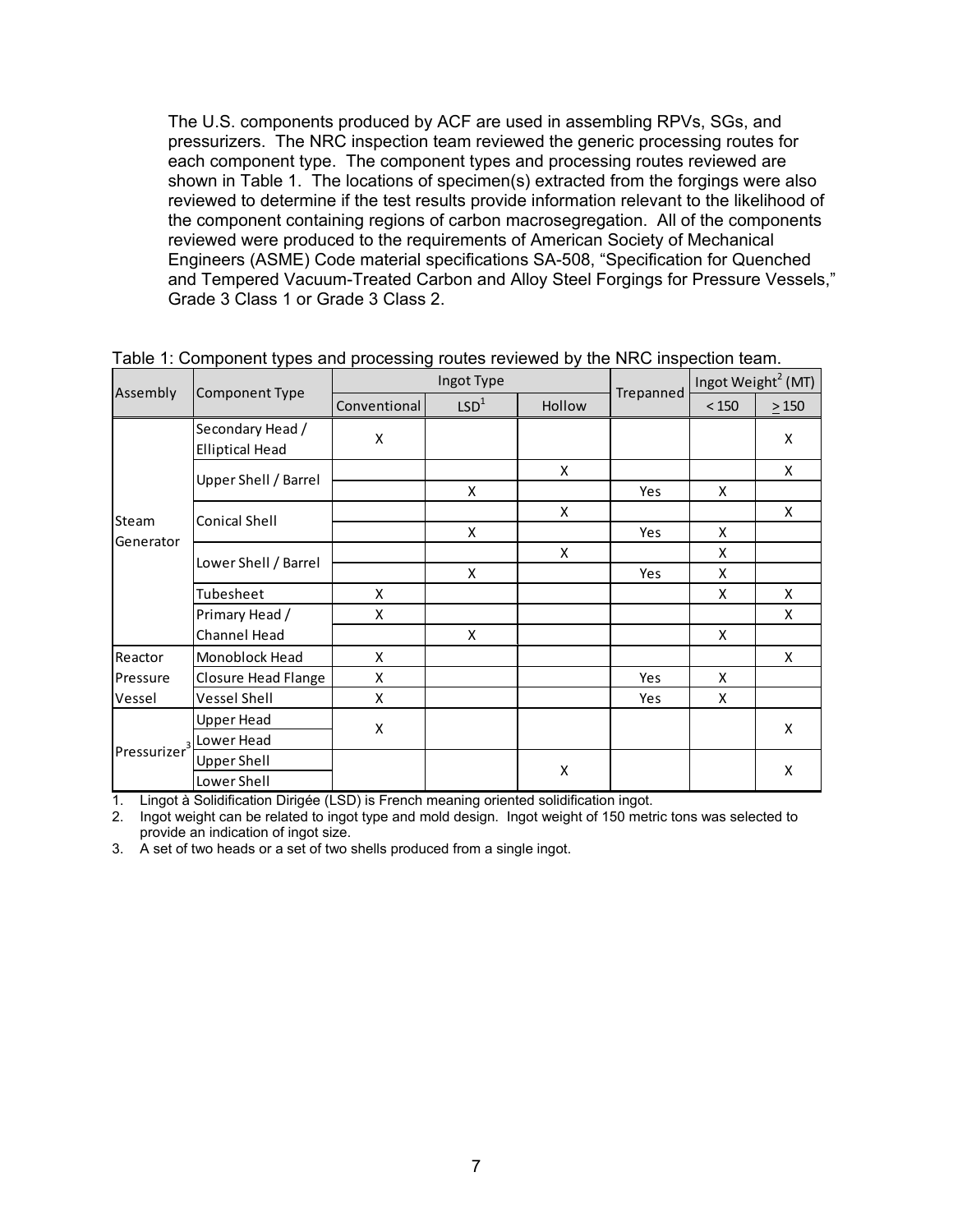The NRC inspection team reviewed the documentation associated with the manufacturing of the pressurizer shells and heads. The pressurizer upper and lower shells are both produced from a single hollow ingot. The pressurizer lower shells are extracted from a portion of the ingot, away from the positive segregation zone, that precludes the presence of carbon macrosegregation in the final component. The pressurizer upper shells had product testing performed in a location that would directly sample the carbon macrosegregation if present. The pressurizer upper and lower heads are both produced from a single conventional ingot. The pressurizer lower heads are extracted from a portion of the ingot, away from the positive segregation zone, that precludes the presence of carbon macrosegregation in the final component. The pressurizer upper heads had tensile specimen(s) removed from locations on the forging that correspond to regions close to the top of the ingot. Carbon macrosegregation is a localized phenomenon and the samples taken may not guarantee that carbon macrosegregation would be identified. The NRC inspection team noted that the amount of material removed from the upper head forgings during the machining was significant, relative to removing regions of carbon macrosegregation potentially remaining from the ingot. The NRC inspection team determined that the likelihood of the pressurizer shells or heads containing regions of carbon macrosegregation is low based on a combination of the: location of the components in the ingot; location of test specimen(s) taken from the forging; carbon composition profile of the hollow ingot; and combination of material removed from the top regions of the conventional ingot during the discard and machining processes.

The NRC inspection team reviewed the documentation associated with the manufacturing of the RPV core shells, monoblock heads, and closure head flanges. The RPV shells are produced from a conventional ingot that is trepanned (a method of drilling) to remove the center of the ingot after discarding a percentage of the ingot top. The top center of the ingot is the region containing the carbon macrosegregation. The RPV closure head flange is also produced from a conventional ingot that is trepanned to remove the center of the ingot after discarding a percentage of the ingot top. Additionally, the product chemistry measurements for the RPV closure head flange are taken in locations that are likely to directly sample carbon macrosegregation, if it were present. The RPV monoblock head is produced from a conventional ingot. The NRC inspection team reviewed supplementary chemistry and mechanical test data from specimens removed from the thickness of the RPV head near the center dome. The supplementary data complied with the applicable ASME Code requirements. Carbon macrosegregation is a localized phenomenon and the samples taken may not guarantee that carbon macrosegregation would be identified. The NRC inspection team determined that the likelihood of the RPV components containing regions of carbon macrosegregation is low based on a combination of the: ingots being trepanned; location of test specimen(s) taken from the forging; and supplemental test results.

The NRC inspection team reviewed the documentation associated with the manufacturing of the SG heads and shells. The SG primary heads (also termed SG channel heads) were produced using two separate processing routes. SG primary heads were produced using conventional ingots. SG primary heads were also produced using a processing route that utilized an ingot mold design specifically developed to minimize carbon macrosegregation. The ingot mold design affects the solidification of the molten steel and produces what is termed an LSD ingot. The NRC inspection team reviewed chemical analysis results from testing performed on representative LSD material that were compliant with the applicable material specification requirements.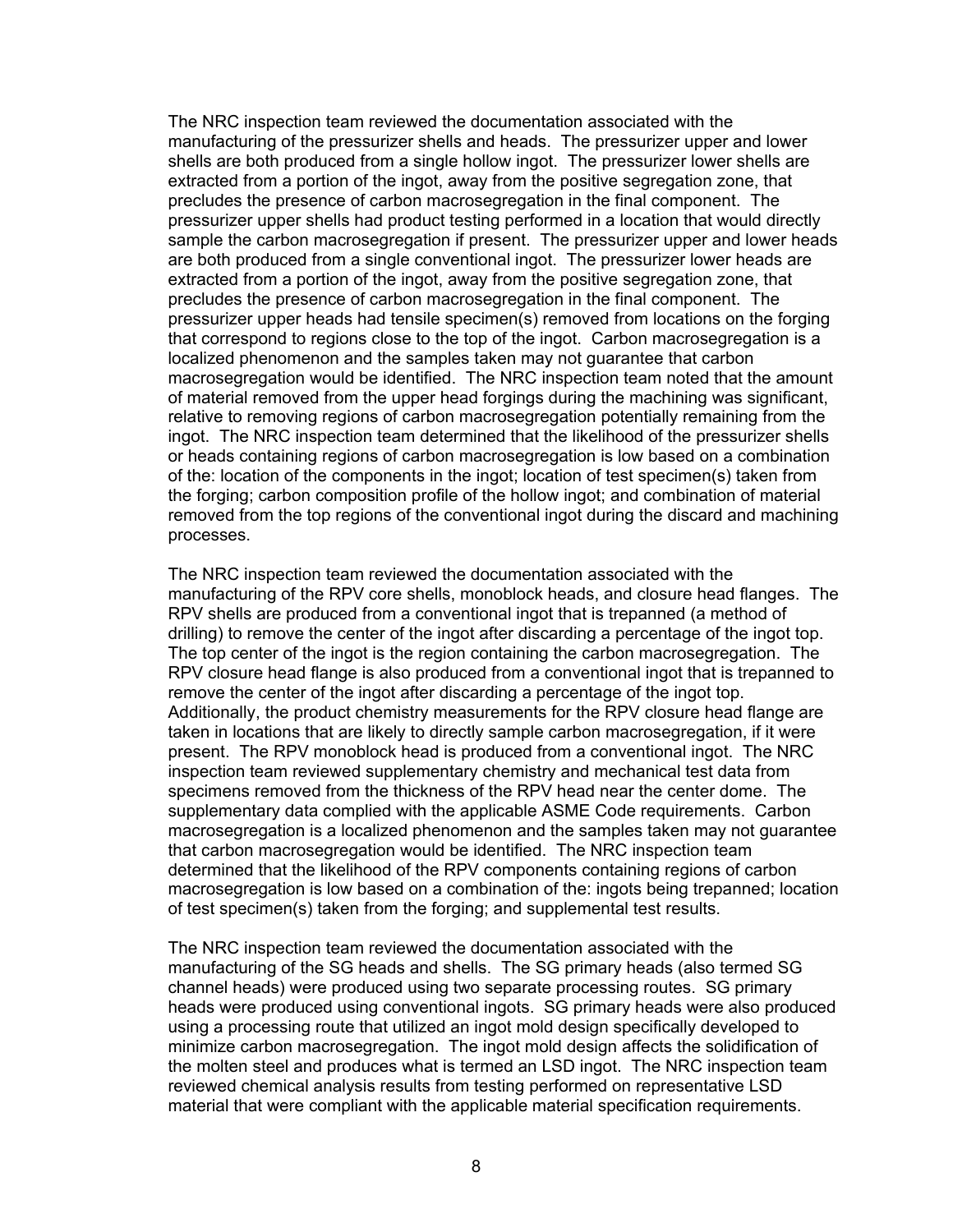The chemistry measurements for the representative LSD material were taken in locations that would directly sample carbon macrosegregation if it were present. The chemistry results were in a range comparable to the ladle and product analysis. The SG secondary heads (also termed SG elliptical heads) and tube sheets are produced using conventional ingots. The SG shells are produced using both hollow and LSD ingots. The LSD ingots and their likelihood of containing carbon macrosegregation is similar to that of the LSD ingot used for the SG primary heads. Additionally, the SG shells produced using the LSD ingots are trepanned. The SG shells produced from a hollow ingot had product testing performed in a location that would directly sample the carbon macrosegregation, if present. The NRC inspection team determined that the likelihood of the SG primary heads produced from LSD ingots and SG shells containing regions of carbon macrosegregation is low based on a combination of the: LSD mold design; chemistry results from representative material; location of test specimen(s) taken from the forging; and ingots being trepanned.

In addition to reviewing the material processing information for the U.S. components, the NRC inspection team also reviewed component-specific chemistry, tensile test, drop weight test, and Charpy impact test results. The component-specific test results most relevant to the topic of carbon macrosegregation that were reviewed are provided in Table 2. The chemistry requirements for alloy SA508 Grade 3 sets a maximum weight percent carbon (%C) of 0.25. The maximum carbon level of 0.25 percent applies to both the ladle chemistry (measured in the melt) and the product chemistry (measured on the forging). Reference temperature of nil ductility transition  $(RT<sub>NOT</sub>)$  is the variable impacted by carbon macrosegregation that is most likely to affect the operational safety of pressure boundary components. The level of carbon in a segregated region will affect the magnitude of a shift in  $RT<sub>NDT</sub>$ . Large shifts in  $RT<sub>NDT</sub>$  could leave the material susceptible to brittle fracture. The range of carbon content and  $RT_{NDT}$  values observed during the inspection provided information to the NRC inspection team on the level of conservatism in evaluating the impact of postulated carbon macrosegregation on U.S. in-service components. All of the aforementioned test results reviewed by the NRC inspection team complied with the applicable ASME Code material requirements.

| Range   |      | Ladle Chemistry <sup>1</sup> (%C) Product Chemistry (%C) \ | KI <sub>NDT</sub> ( | $\mathsf{Top}$ Ingot Discard <sup>2</sup> (%) |
|---------|------|------------------------------------------------------------|---------------------|-----------------------------------------------|
| Maximum | U.ZI | 0.23                                                       | -4                  | 21.5                                          |
| Minimum | ∪.⊥  | 0.15                                                       | $-30$               | 16.4                                          |

Table 2: Range in carbon content, reference temperature of nil ductility transition, and ingot discard for the component types and processing routes outlined in Table 1.

1. Carbon content in the melt is the weighted average of two ladle pours used to produce a single ingot.

2. The top ingot discard range is only for conventional ingots of 150 metric tons or greater used to produce inservice components.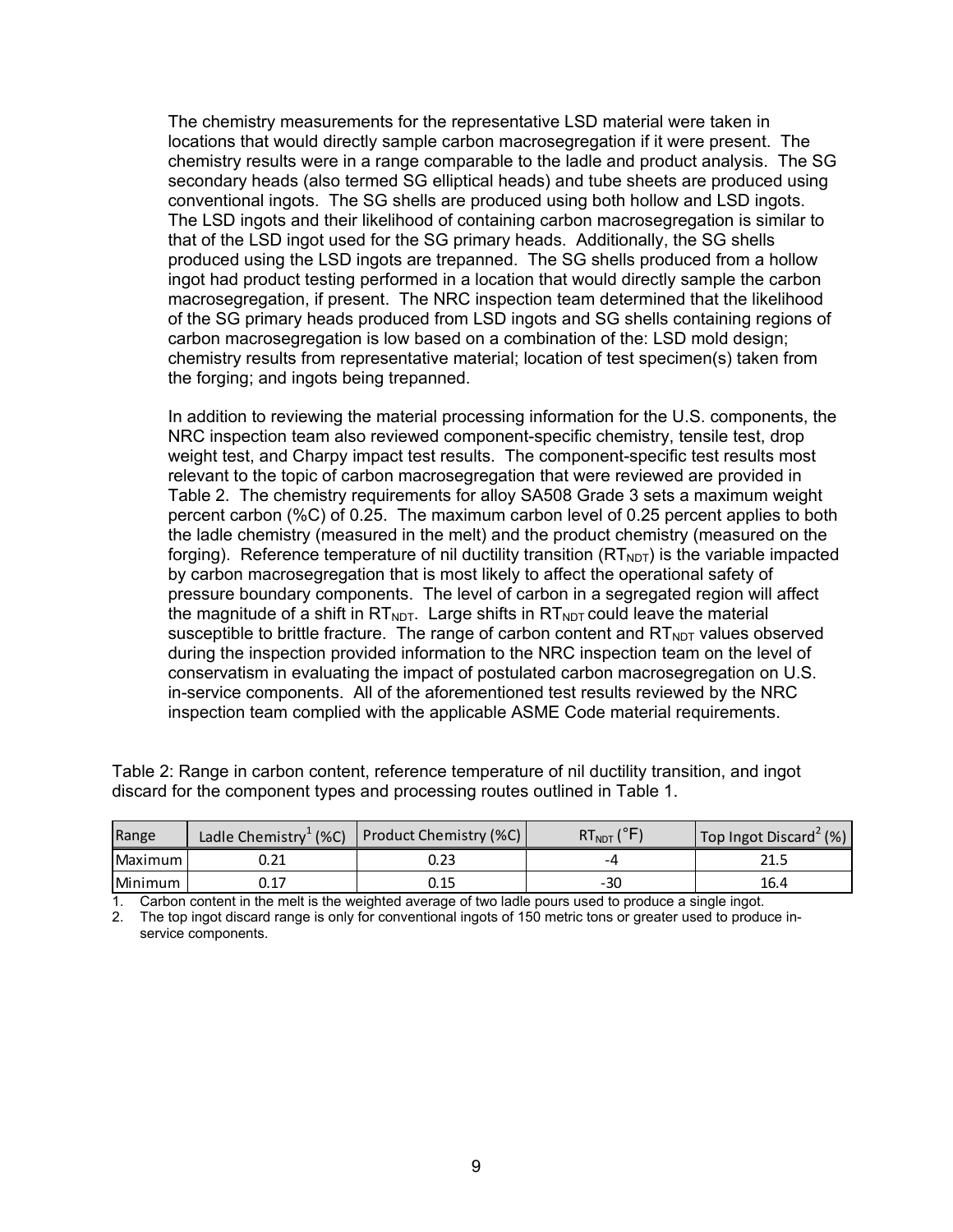The NRC inspection team reviewed preliminary results generated by ongoing international test programs characterizing mechanical properties as a function of carbon content for alloys similar to those in U.S. components. A plot representing the shift in  $RT<sub>NDT</sub>$  as a function of carbon content showed that an increase of carbon from 0.18 to 0.29 percent is bounded by a  $RT_{NOT}$  shift of 126°F (70°C). The NRC inspection team was informed that additional test results indicated that a further increase in carbon content from 0.29 to 0.40 percent does not result in an equivalent further shift in  $RT<sub>NOT</sub>$ and that the magnitude of the additional shift is significantly reduced. The information provided during this overview of preliminary test results does not challenge the NRC's preliminary safety determination on the topic of carbon macrosegregation.

## c. Conclusions

The NRC inspection team determined that the likelihood of the pressurizer shells or heads containing regions of carbon macrosegregation is low based on a combination of the: location of the components in the ingot; location of test specimen(s) taken from the forging; carbon composition profile of the hollow ingot; and combination of material removed from the top regions of the conventional ingot during the discard and machining processes.

The NRC inspection team determined that the likelihood of the RPV components containing regions of carbon macrosegregation is low based on a combination of the: ingots being trepanned; location of test specimen(s) taken from the forging; and supplemental test results.

The NRC inspection team determined that the likelihood of the SG primary heads produced from LSD ingots and SG shells containing regions of carbon macrosegregation is low based on a combination of the: LSD mold design; chemistry results from representative material; location of test specimen(s) taken from the forging; and ingots being trepanned.

The information reviewed did not challenge the NRC's preliminary determination on the topic of carbon macrosegregation: that the safety significance to the U.S. fleet appears to be negligible. Based on the limited sample of documents reviewed, the NRC inspection team determined that AREVA Inc. is also effectively implementing its policies and procedures governing design control in regards to potential carbon macrosegregation issues. No findings of significance were identified.

# 4. Entrance and Exit Meeting

On Monday, March 27, 2017, the NRC inspection team discussed the inspection scope during an entrance meeting with Victor Montalbano, Vice President Quality & Performance, and other members of AREVA Inc.'s and AREVA NP's management and technical staff. On Friday, March 31, 2017, the NRC inspection team presented the inspection results during an exit meeting with Gary Mignogna, Chief Executive Officer, and other members of AREVA Inc.'s management and technical staff. The attachment to this report lists the attendees of the entrance and exit meetings, as well as those individuals whom the NRC inspection team interviewed.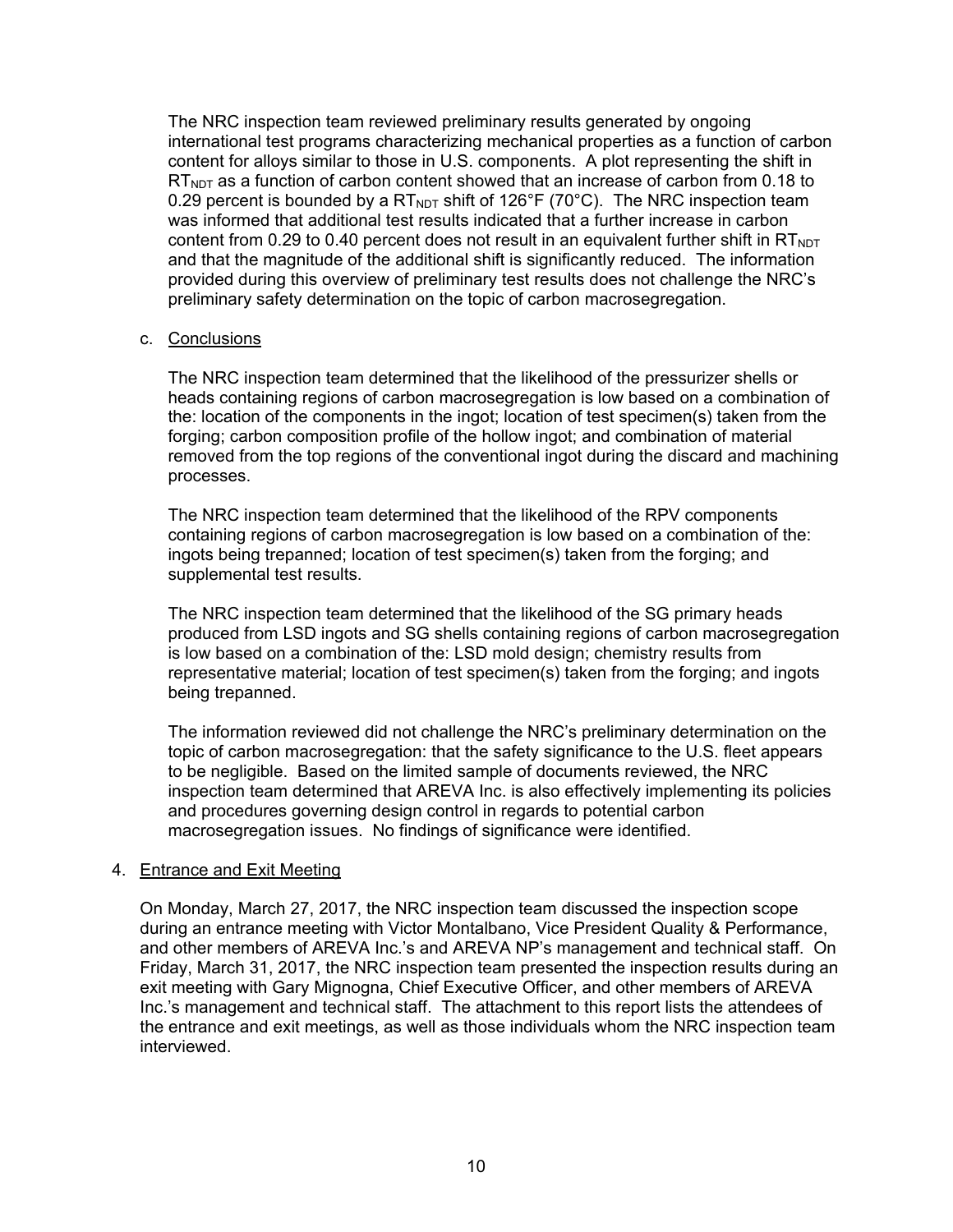# **ATTACHMENT**

# 1. ENTRANCE/EXIT MEETING ATTENDEES

| <b>Name</b>            | <b>Title</b>                                                          |                 | <b>Entrance</b> | <b>Exit</b>             | Interviewed |
|------------------------|-----------------------------------------------------------------------|-----------------|-----------------|-------------------------|-------------|
| Gary Mignogna          | <b>Chief Executive Officer</b>                                        | AREVA Inc.      |                 | X                       |             |
| Victor<br>Montalbano   | Vice President, Quality and<br>Performance                            | AREVA Inc.      | X               | X                       | X           |
| Denise Woernle         | Vice President.<br>Communication                                      | AREVA Inc.      |                 | X                       |             |
| <b>Gary Peters</b>     | Director, Licensing and<br><b>Regulatory Affairs</b>                  | AREVA Inc.      | X               | X                       | X           |
| <b>Jeff Fleck</b>      | Director, NSSS Engineering                                            | AREVA Inc.      | $\mathsf{X}$    | $\overline{\mathsf{X}}$ | X           |
| Gayle Elliott          | Deputy Director, Licensing<br>and Regulatory Affairs                  | AREVA Inc.      | X               | X                       | X           |
| David Royer            | <b>General Counsel</b>                                                | AREVA Inc.      |                 | X                       |             |
| Gary Szabatura         | Manager, Quality Programs                                             | AREVA Inc.      | X               | X                       | X           |
| Craig Chiodo           | Manager, Corrective Action<br>Program                                 | AREVA Inc.      | X               | X                       | X           |
| David Cofflin          | Manager, Component<br>Analysis & Fracture<br><b>Mechanics Section</b> | AREVA Inc.      | X               | X                       | X           |
| <b>Brian Haibach</b>   | Manager, NSSS Materials                                               | AREVA Inc.      | X               | X                       | X           |
| Pavan<br>Thallaprauada | Manager, Materials &<br><b>Structural Analysis Unit</b>               | AREVA Inc.      | X               | X                       |             |
| <b>Nick Smile</b>      | Manager, Quality Assurance                                            | AREVA Inc.      | X               | X                       |             |
| Lawrence<br>French     | Manager, Quality Assurance                                            | AREVA Inc.      | X               |                         |             |
| <b>Mike Street</b>     | <b>Manager Component</b><br><b>Manufacturing USA</b>                  | AREVA Inc.      | X               |                         | X           |
| <b>Thierry Berger</b>  | <b>BM CU Technical Quality</b><br>Safety Department Manager           | <b>AREVA NP</b> | X               |                         | X           |
| Mathrew DeVan          | <b>Advisory Engineer, NSSS</b>                                        | AREVA Inc.      | X               | X                       | X           |
| M. Craig Scott         | Advisor Engineer, Component<br>Engineering                            | AREVA Inc.      | X               | X                       | X           |
| Fran Starr             | <b>Quality Specialist</b>                                             | AREVA Inc.      | X               | X                       |             |
| <b>Susan Andrews</b>   | <b>Quality Specialist</b>                                             | AREVA Inc.      | X               | X                       |             |
| Jamey Laughlin         | <b>Quality Specialist</b>                                             | AREVA Inc.      | X               | X                       |             |
| Thomas<br>Kendzia      | <b>Team Lead</b>                                                      | <b>NRC</b>      | X               | X                       |             |
| Michelle Hayes         | <b>Reactor Operations Engineer</b>                                    | <b>NRC</b>      | X               | X                       |             |
| Christopher<br>Hovanec | <b>Materials Engineer</b>                                             | <b>NRC</b>      | X               |                         |             |
| Dave Rudland           | <b>Branch Chief</b>                                                   | <b>NRC</b>      |                 | X*                      |             |
| Kerri Kavanagh         | <b>Branch Chief</b>                                                   | <b>NRC</b>      |                 | X*                      |             |

\*Participated by phone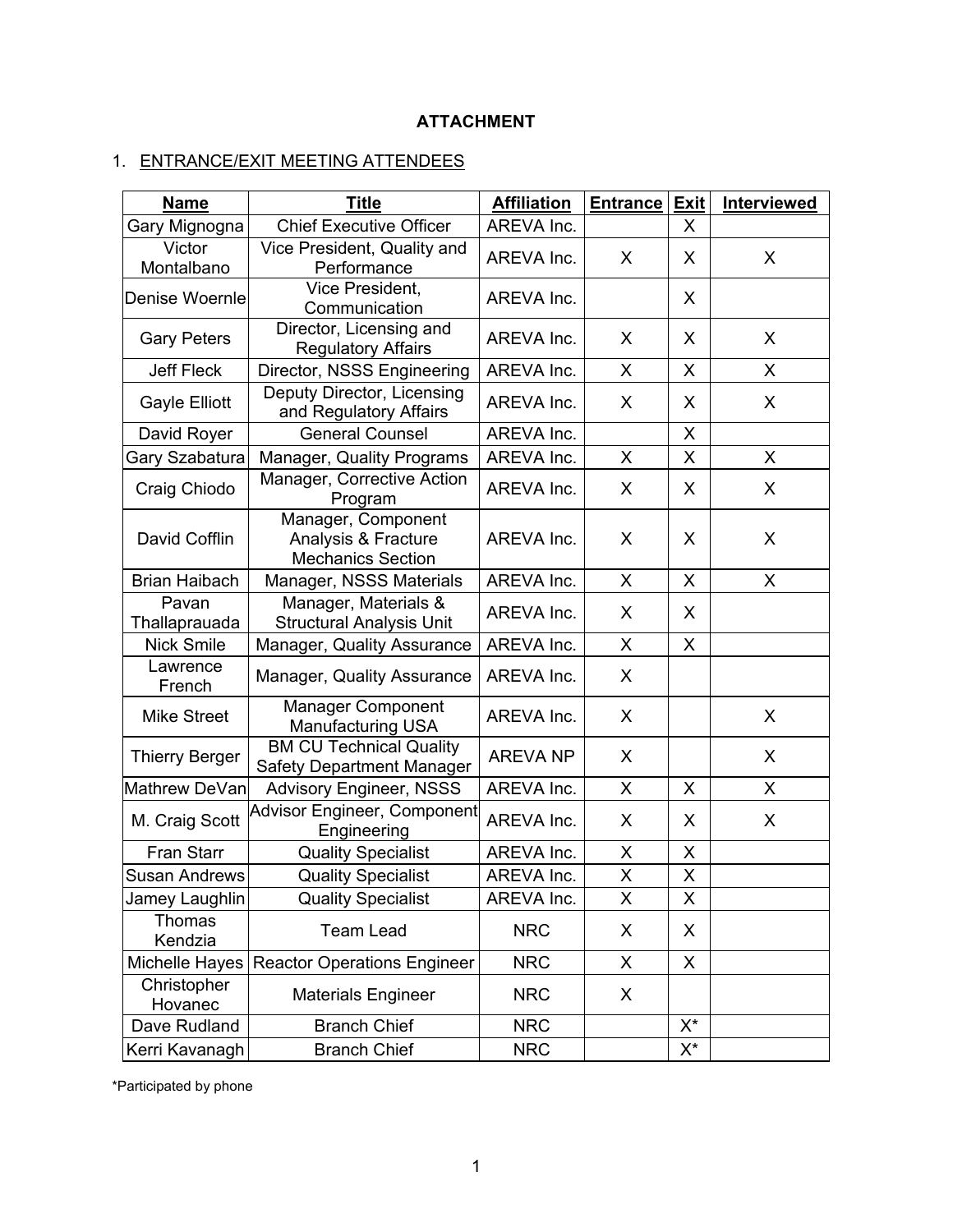## 2. INSPECTION PROCEDURES USED

IP 43002 "Routine Inspections of Nuclear Vendors," dated July 15, 2013 (Agencywide Documents Access and Management System (ADAMS) Accession No.ML13148A361)

IP 36100, Inspection of 10 CFR Part 21 and Programs for Reporting Defects and Noncompliance," dated February 13, 2012 (ADAMS Accession No. ML113190538)

## 3. LIST OF ITEMS OPENED, CLOSED, AND DISCUSSED

None.

## 4. DOCUMENTS REVIEWED

## AREVA Inc. Procedures

Quality Assurance Program (Rev. 4), 56-9141754-004, dated July 25, 2016

ASME Section III, Div.1 & Section XI/NBIC Quality Assurance Manual (Rev. 34), 56-1151178-34, dated July 26, 2016

Corrective Action Program, 1717-06 Rev. 13, dated June 24, 2016

Implementation of 10 CFR 21, 1707-01 Rev. 46, dated January 13, 2017

Quality Assurance Data Packages and Certificates of Conformance, 1705-03, Rev. 35, dated November 2, 2016

Contract Variation Approval Request, 0405-05 Rev. 28, dated November 30, 2016

Developing and Revising Specifications and Systems Descriptions, 0412-55 Rev. 33, dated December 16, 2016

Engineering Technical Documents, 0412-59 Rev. 27, dated October 19, 2016

Control of Nonconforming Items and Corrective Action Program – Condition Reports

Condition Reports (CRs) 2015-3456, 2015-4434, 2015-4623, 2015-5688, 2015-7333, 2015-7771, 2015-10461, 2016-458, 2016-1570, 2016-3426, 2016-8171, and 2017-1726

Data packages for parts sold by AREVA Inc.

Quality Assurance Data Package for Dominion North Anna 1, Reactor Vessel Closure Head Flange, 23-5024456-00, dated October 2, 2003

Quality Assurance Data Package for Dominion Surry 1, Reactor Vessel Closure Head Flange, 23-5026279-01, dated April 17, 2003

Quality Assurance Data Package for Dominion Millstone 2, Replacement Pressurizer, 23-9030023-001, dated September 7, 2006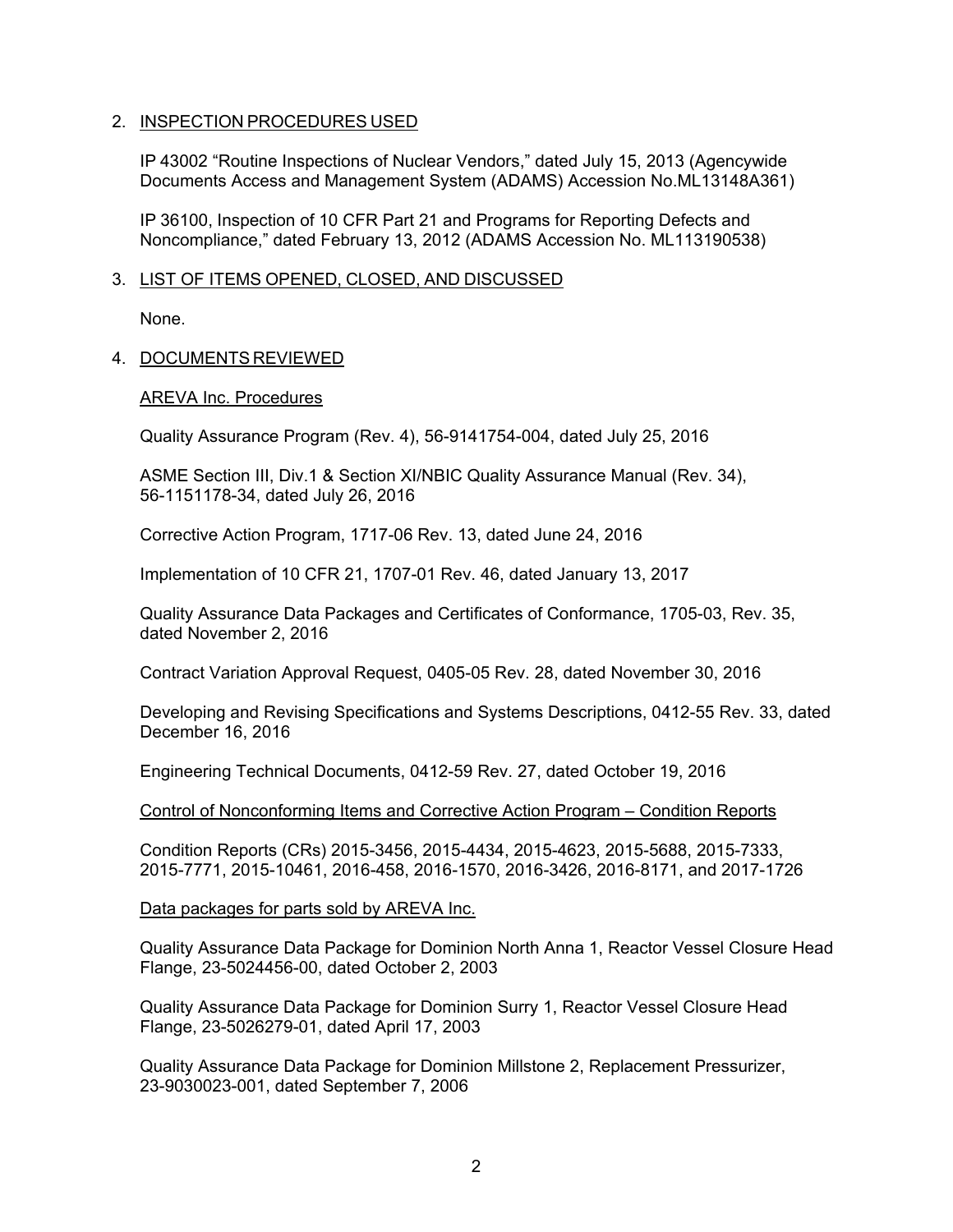Quality Assurance Data Package for Florida Power & Light, St Lucie Unit 1, Replacement Pressurizer Vessel, 23-9003280-003, Revision 3, dated March 11, 2005

Quality Assurance Data Package for Dominion North Anna 2, Replacement Reactor Vessel Closure Head, 25-5022997-1, dated October 18, 2002

Data packages for components mfg. by ACF, but NOT sold by AREVA Inc. Data was made available by ACF technical expert at NRC request

Beaver Valley, Steam Generator Tube Plate Forging: Quality Assurance Data Package for ENSA, Beaver Valley, Customer OMB2/001; CFI Order: 820010.02, Heat E3981, CMTR #1518 for Beaver Valley Unit 1, Rev.4, dated September 25, 2003

Comanche Peak, Steam Generator Tube Plate Forging: Quality Assurance Data Package for ENSA, Comanche Peak, Customer OCH2/003 Rev. 1; CFI Order: 83531.01, Heat S4683/S4684, CMTR #1604 for Comanche Peak, dated April 15, 2004

Watts Bar Unit 1, Steam Generator Secondary Head Item 1: Doosan TVA Watts Bar Unit 1 RSG, Customer Order 110051354 Rev. 6, CFI Order 821210.01 Heats S0681/S0682, Secondary Head Item 1, CMTR #1541 for TVA Watts Bar Unit 1 RSG (Secondary Head Item 1), Contract #16346, dated November 17, 2003

Watts Bar Unit 1, Steam Generator Secondary Head Item 2: Doosan TVA Watts Bar Unit 1 RSG, Customer Order 110051354 Rev. 7, CFI Order 821210.01 Heats S0681/S0682, Secondary Heat Item 2, CMTR #1542 for TVA Watts Bar Unit 1 RSG, (Secondary Head Item 2), Contract #16346, dated November 17, 2003

Sequoyah 1, Steam Generator Lower Shell, Item #1:Hanjung, Customer Order 211866 Rev. 2, CFI Order 80030001 Heat R0482,CMTR 1347 Rev. 3 for Hanjung 211866 Rev. 2

Certified Material Test Report No. 1540 for TVA Watts Bar Unit 1 RSG, Contract No. 16346, December 28, 2003

Internal Manufacturing Traveler Sheets No. 82081001, December 5, 2002, for TVA Watts Bar Unit 1 RSG

Certified Material Test Report No. 1646 for Comanche Peak – Unit 1, October 10, 2006

Internal Manufacturing Traveler Sheets No. 84001001, October 1, 2004, for Comanche Peak – Unit 1

Internal Manufacturing Traveler Sheets No. 11321001, November 4, 2003, for Comanche Peak – Unit 1

Certified Material Test Report No. 1868 for A.N.O. 2, June 28, 2006

Internal Manufacturing Traveler Sheets No. 85151001, March 13, 2005, for A.N.O. 2

Certified Material Test Report No. 1349 for Hanjung, Revision 4, December 11, 2000

Internal Manufacturing Traveler Sheets No. 89590001, April 14, 2000, for Hanjung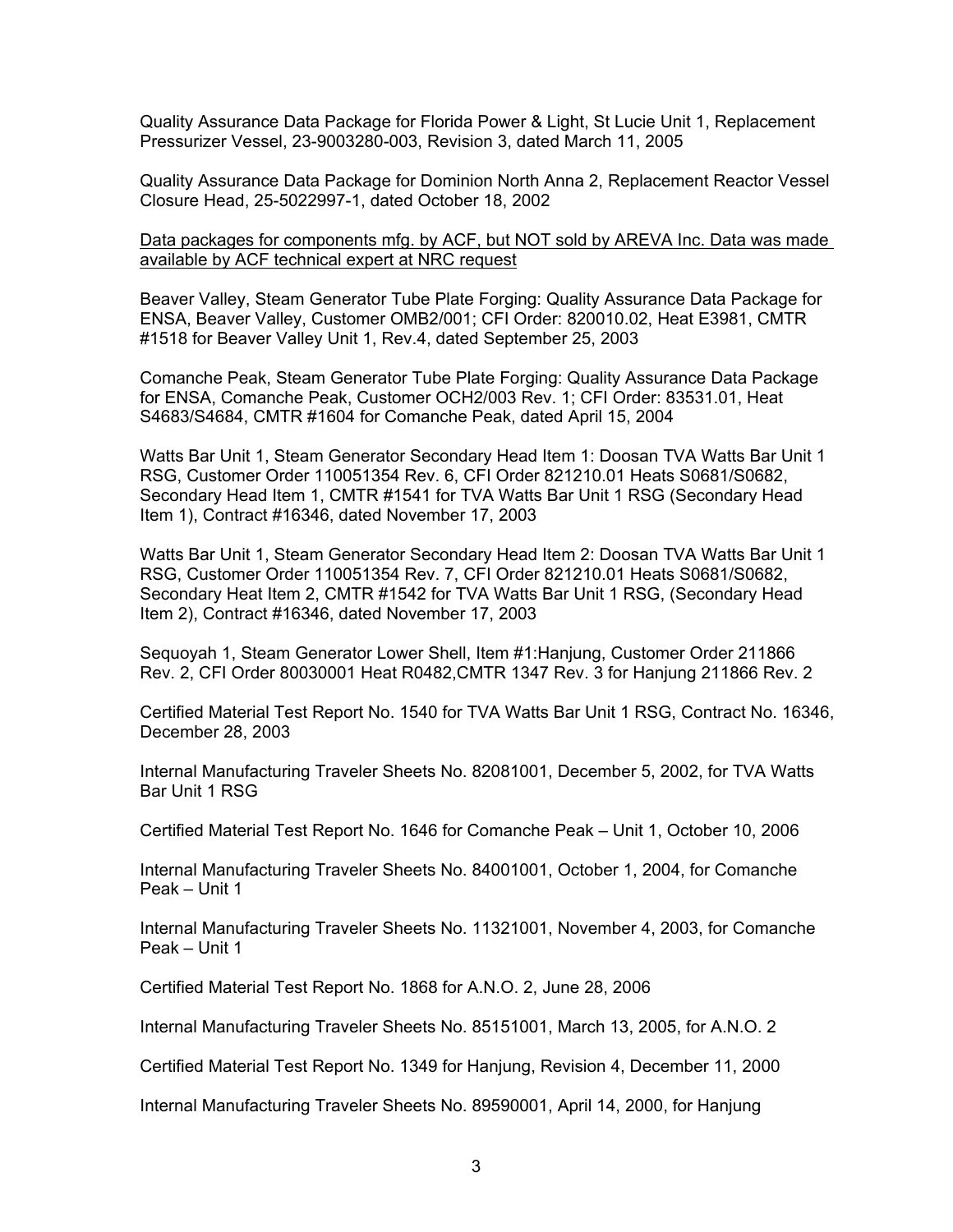Certified Material Test Report No. 1356 for Hanjung, Revision 3, December 12, 2000 Internal Manufacturing Traveler Sheets No. 89590010, August 30, 2000, for Hanjung Internal Manufacturing Traveler Sheets No. 89590011, August 30, 2000, for Hanjung Internal Manufacturing Traveler Sheets No. 89590026, August 30, 2000, for Hanjung Certified Material Test Report for VC Summer Order 724103, December 11, 1992

Internal Manufacturing Traveler Sheets No. 108965, April 06, 1994, for V.C. Summer

Certified Material Test Report for VC Summer Order 108966, February 2, 1993

Internal Manufacturing Traveler Sheets No. 108966, September 18, 1992, for V.C. Summer

Certified Material Test Report No. 1546 for Beaver Valley Unit 1, Revision 1, December 15, 2003

Internal Manufacturing Traveler Sheets No. 82161001, May 5, 2003, for Beaver Valley Unit 1

Internal Manufacturing Traveler Sheets No. 700814/54, June 23, 1970, for Prairie Island

Internal Manufacturing Traveler Sheets No. 700814/54, July 28, 1970, for Prairie Island

Internal Manufacturing Traveler Sheets No. 700772/54, September 3, 1969, for Prairie Island

Internal Manufacturing Traveler Sheets No. 700772/54, October 15, 1969, for Prairie Island

## **Other**

AREVA Approved Supplier List, (document is maintained live so no revision number or date)

AREVA NP Discrepancy Notice (AREVA NP nonconformance report), 9023659, dated March 30, 2017

AREVA NP Discrepancy Notice (AREVA NP nonconformance report), 9023687, dated March 30, 2017

AREVA Inc. letter to the NRC, Interim Report of an Evaluation of a Deviation Pursuant to 10 CFR 21.21(a)(2), dated December 7, 2016

AREVA NP (Engineering Evaluation), D02-TFPF-IN-17-0100 Rev. A, dated March 18, 2017

AREVA NP guidance document (Directs technical expert to verify engineering evaluation), Note d'organisation du Projet Conformite Creusot Forge, D02-ARV-01-108-346, dated March 18, 2017